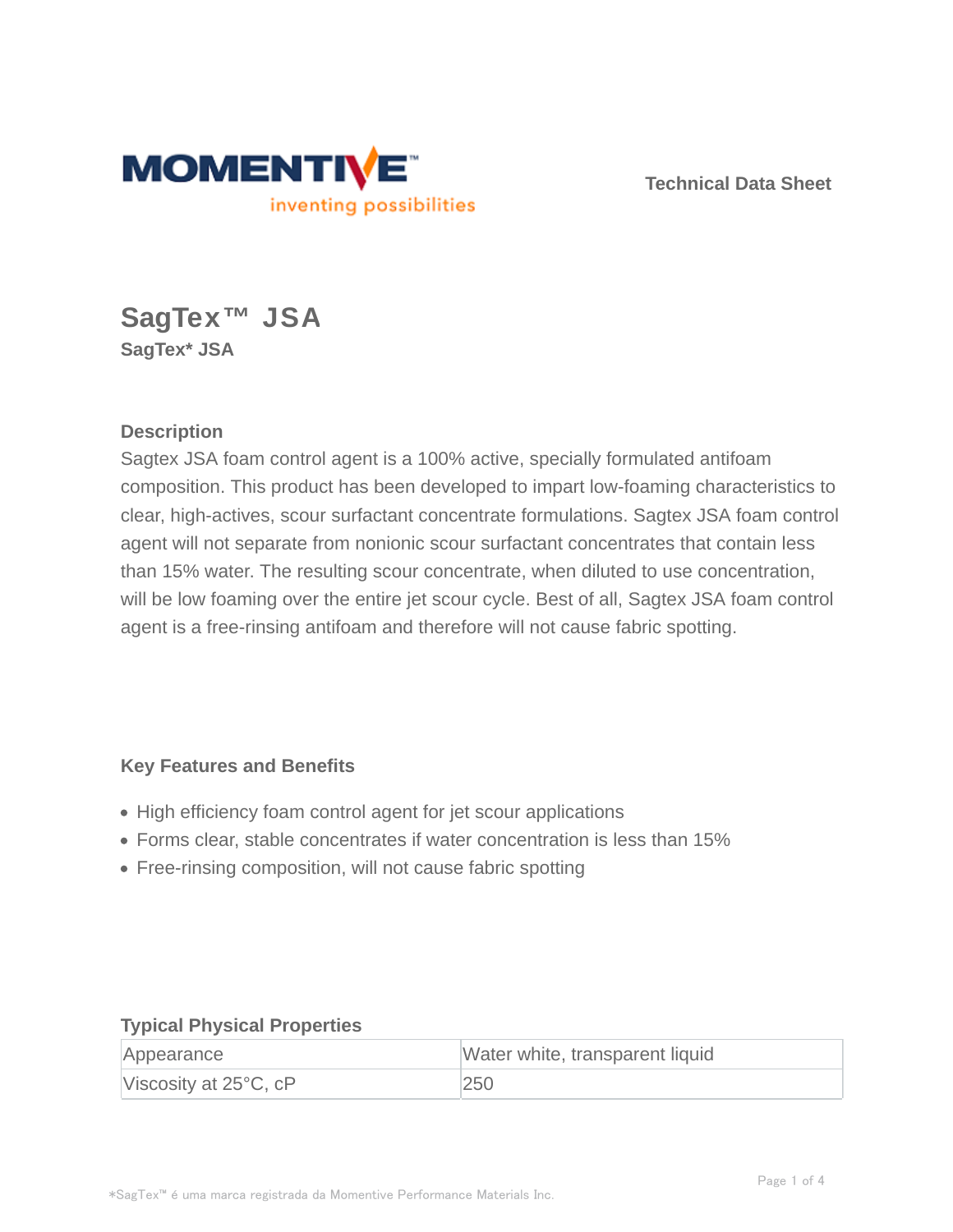Specific Gravity at 25/25°C 1.00 (estimated)

## **Potential Applications**

Sagtex JSA foam control agent has been developed to provide a clear premix in high-concentration scouring surfactant concentrates. Typically, these concentrates are based on alcohol ethoxylates such as C10-15 alcohols, with 4-6(EO). The typical use concentration of Sagtex JSA foam control agent in the scour surfactant concentrate is  $2 - 5%$ .

Sagtex JSA foam control agent can be used in other jet machine processes where an effective clear-rinsing antifoam is required.

**Patent Status** Standard copy to come

**Product Safety, Handling and Storage** Standard copy to come

**Limitations** Standard copy to come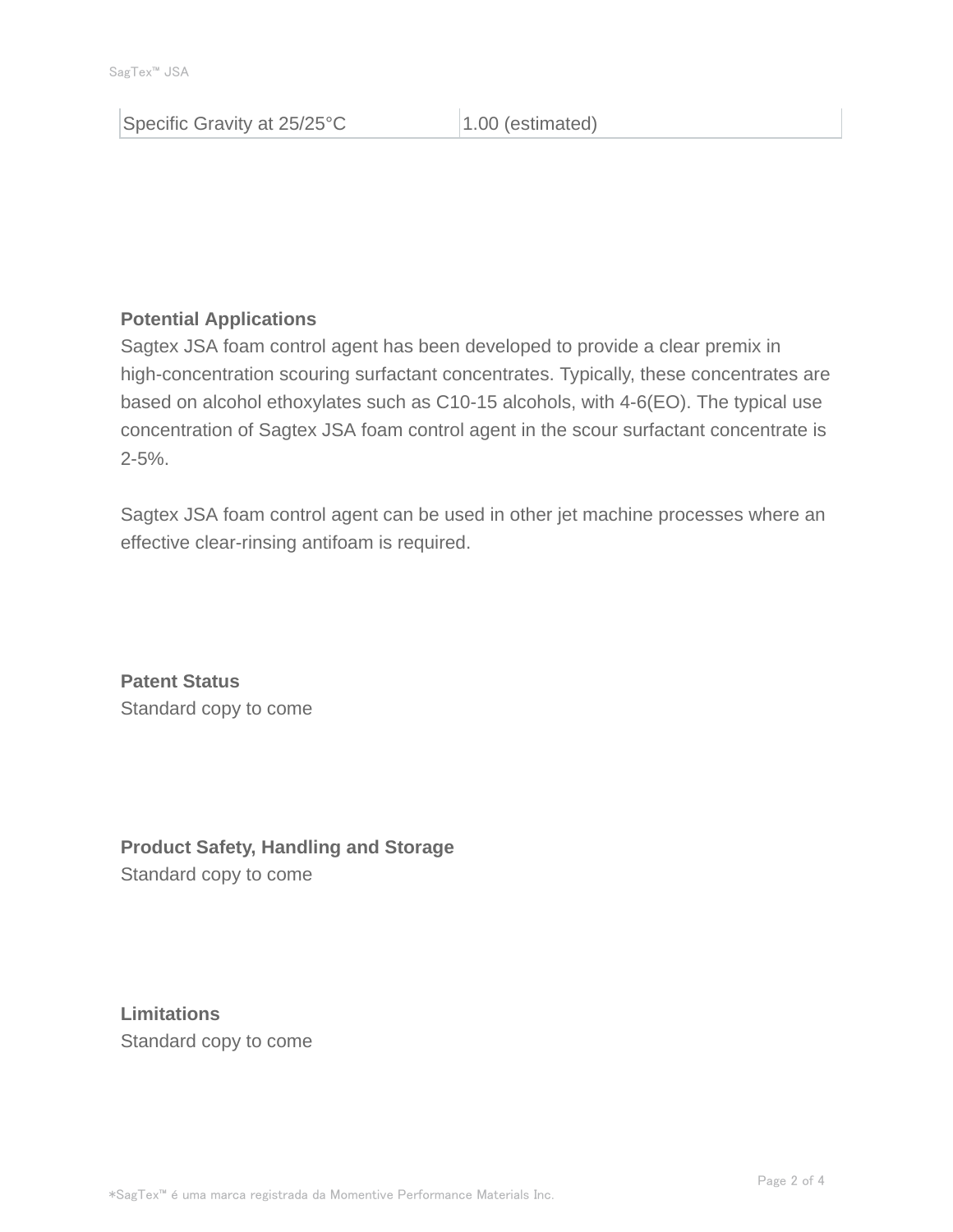**Contact Information** Email commercial.services@momentive.com

## **Telephone**

| <b>Americas</b>      | <b>Latin America</b> | <b>EMEAI- Europe, Middle</b> | <b>ASIA PACIFIC</b> |
|----------------------|----------------------|------------------------------|---------------------|
|                      |                      | East, Africa & India         |                     |
| +1 800 295 2392      | <b>Brazil</b>        | <b>Europe</b>                | <b>China</b>        |
| Toll free*           | +55 11 4534 9650     | +390510924300                | 800 820 0202        |
| +704 805 6946        | Direct Number        | Direct number                | Toll free           |
| <b>Direct Number</b> |                      |                              | +86 21 3860 4892    |
|                      |                      |                              | Direct number       |
| *All American        | <b>Mexico</b>        | India, Middle East &         | Japan               |
| countries            | +52 55 2169 7670     | <b>Africa</b>                | +81 3 5544 3111     |
|                      | <b>Direct Number</b> | + 91 44 71212207             | Direct number       |
|                      |                      | Direct number*               |                     |
|                      |                      | *All Middle Eastern          | <b>Korea</b>        |
|                      |                      | countries, Africa, India,    | +82 2 6201 4600     |

For literature and technical assistance, visit our website at: www.momentive.com

#### **DISCLAIMER:**

**THE MATERIALS, PRODUCTS AND SERVICES OF MOMENTIVE PERFORMANCE MATERIALS INC. AND ITS SUBSIDIARIES AND AFFILIATES (COLLECTIVELY "SUPPLIER"), ARE SOLD SUBJECT TO SUPPLIER'S STANDARD CONDITIONS OF SALE, WHICH ARE INCLUDED IN THE APPLICABLE DISTRIBUTOR OR OTHER SALES AGREEMENT, PRINTED ON THE BACK OF ORDER ACKNOWLEDGMENTS AND INVOICES, AND AVAILABLE UPON REQUEST. ALTHOUGH ANY INFORMATION, RECOMMENDATIONS, OR ADVICE CONTAINED HEREIN IS GIVEN IN GOOD FAITH, SUPPLIER MAKES NO WARRANTY OR GUARANTEE, EXPRESS OR IMPLIED, (i) THAT THE RESULTS DESCRIBED HEREIN WILL BE OBTAINED UNDER END-USE CONDITIONS, OR (ii) AS TO THE EFFECTIVENESS OR SAFETY OF ANY DESIGN INCORPORATING ITS PRODUCTS, MATERIALS, SERVICES, RECOMMENDATIONS OR ADVICE.**